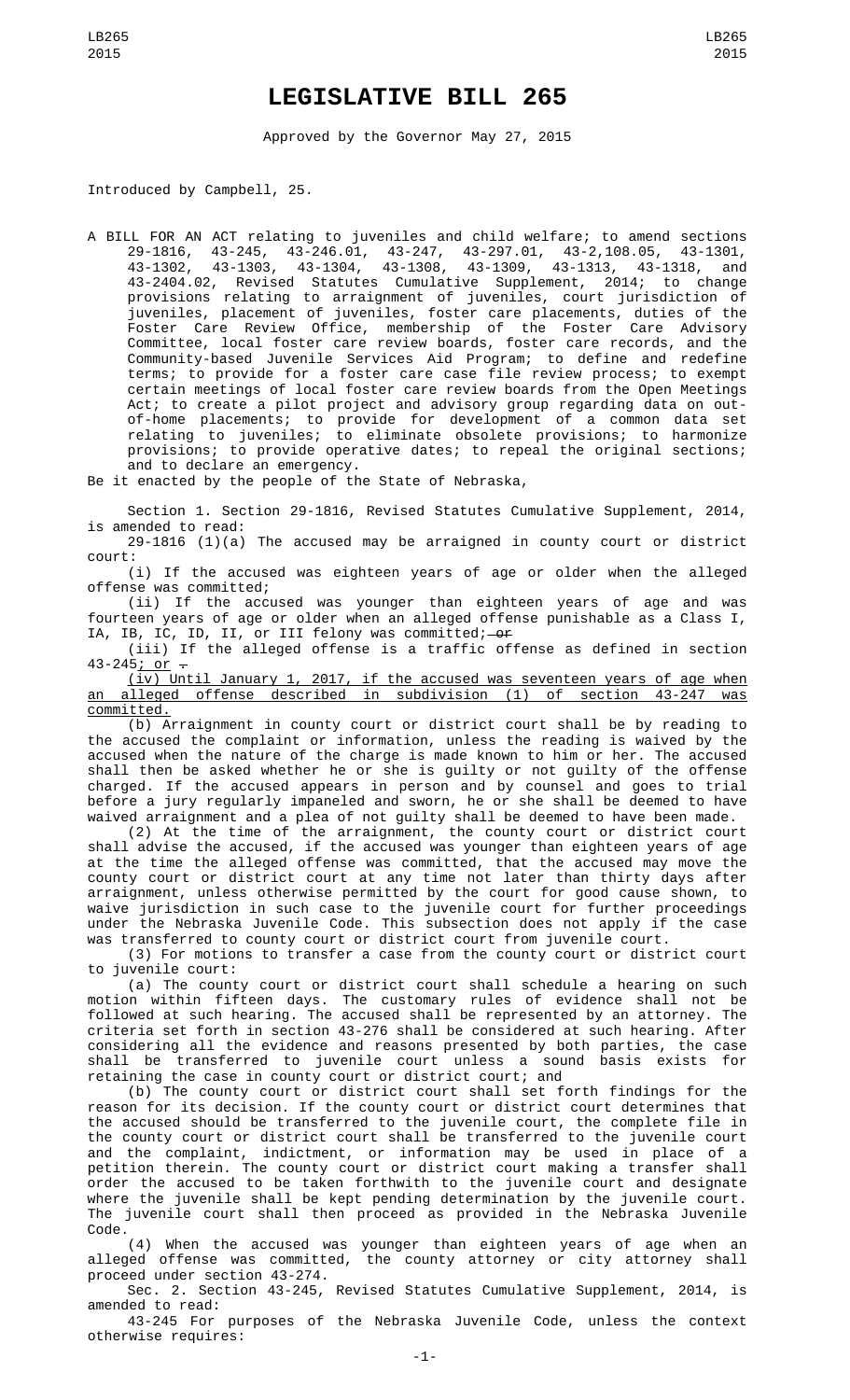(1) Abandonment means a parent's intentionally withholding from a child, without just cause or excuse, the parent's presence, care, love, protection, and maintenance and the opportunity for the display of parental affection for the child;

(2) Age of majority means nineteen years of age;

(3) Approved center means a center that has applied for and received approval from the Director of the Office of Dispute Resolution under section 25-2909;

(4) Civil citation means a noncriminal notice which cannot result in a criminal record and is described in section 43-248.02;

(5) Cost or costs means (a) the sum or equivalent expended, paid, or charged for goods or services, or expenses incurred, or (b) the contracted or negotiated price;

(6) Criminal street gang means a group of three or more people with a common identifying name, sign, or symbol whose group identity or purposes include engaging in illegal activities;

(7) Criminal street gang member means a person who willingly or voluntarily becomes and remains a member of a criminal street gang;

(8) Custodian means a nonparental caretaker having physical custody of the juvenile and includes an appointee described in section 43-294;

(9) Guardian means a person, other than a parent, who has qualified by law as the guardian of a juvenile pursuant to testamentary or court appointment, but excludes a person who is merely a guardian ad litem;

(10) Juvenile means any person under the age of eighteen;

(11) Juvenile court means the separate juvenile court where it has been established pursuant to sections 43-2,111 to 43-2,127 and the county court sitting as a juvenile court in all other counties. Nothing in the Nebraska Juvenile Code shall be construed to deprive the district courts of their habeas corpus, common-law, or chancery jurisdiction or the county courts and district courts of jurisdiction of domestic relations matters as defined in section

25-2740; Juvenile detention facility has the same meaning as in section  $83 - 4, 125;$ 

(13) Legal custody has the same meaning as in section 43-2922;

(14) Mediator for juvenile offender and victim mediation means a person who (a) has completed at least thirty hours of training in conflict resolution techniques, neutrality, agreement writing, and ethics set forth in section 25-2913, (b) has an additional eight hours of juvenile offender and victim mediation training, and (c) meets the apprenticeship requirements set forth in section 25-2913;

(15) Mental health facility means a treatment facility as defined in section 71-914 or a government, private, or state hospital which treats mental illness;

(16) Nonoffender means a juvenile who is subject to the jurisdiction of the juvenile court for reasons other than legally prohibited conduct, including, but not limited to, juveniles described in subdivision (3)(a) of section 43-247;

(17) Nonsecure detention means detention characterized by the absence of restrictive hardware, construction, and procedure. Nonsecure detention services may include a range of placement and supervision options, such as home detention, electronic monitoring, day reporting, drug court, tracking and monitoring supervision, staff secure and temporary holdover facilities, and group homes;

(18) Parent means one or both parents or stepparents when the stepparent is married to a parent who has physical custody of the juvenile as of the filing of the petition;

(19) Parties means the juvenile as described in section 43-247 and his or her parent, guardian, or custodian;

(20) Physical custody has the same meaning as in section 43-2922;

(21) Except in proceedings under the Nebraska Indian Child Welfare Act, relative means father, mother, grandfather, grandmother, brother, sister, stepfather, stepmother, stepbrother, stepsister, uncle, aunt, first cousin, nephew, or niece;

(22) Seal a record means that a record shall not be available to the public except upon the order of a court upon good cause shown;

(23) Secure detention means detention in a highly structured, residential, hardware-secured facility designed to restrict a juvenile's movement;

(24) Staff secure juvenile facility has the same meaning as in section  $83 - 4, 125;$ 

(25) Status offender means a juvenile who has been charged with or adjudicated for conduct which would not be a crime if committed by an adult, including, but not limited to, juveniles charged under subdivision (3)(b) of section  $43-247$  and sections  $53-180.01$  and  $53-180.02$ ; and

(26) Traffic offense means any nonfelonious act in violation of a law or ordinance regulating vehicular or pedestrian travel, whether designated a misdemeanor or a traffic infraction<u>; and</u>  $\hbox{-}$ 

(27) Young adult means an individual older than eighteen years of age but under twenty-one years of age.

Sec. 3. Section 43-246.01, Revised Statutes Cumulative Supplement, 2014, is amended to read:

43-246.01 The juvenile court shall have:

(1) Exclusive original jurisdiction as to:

(a) Any juvenile described in subdivision  $(3)$  or  $(11)$  of section 43-247;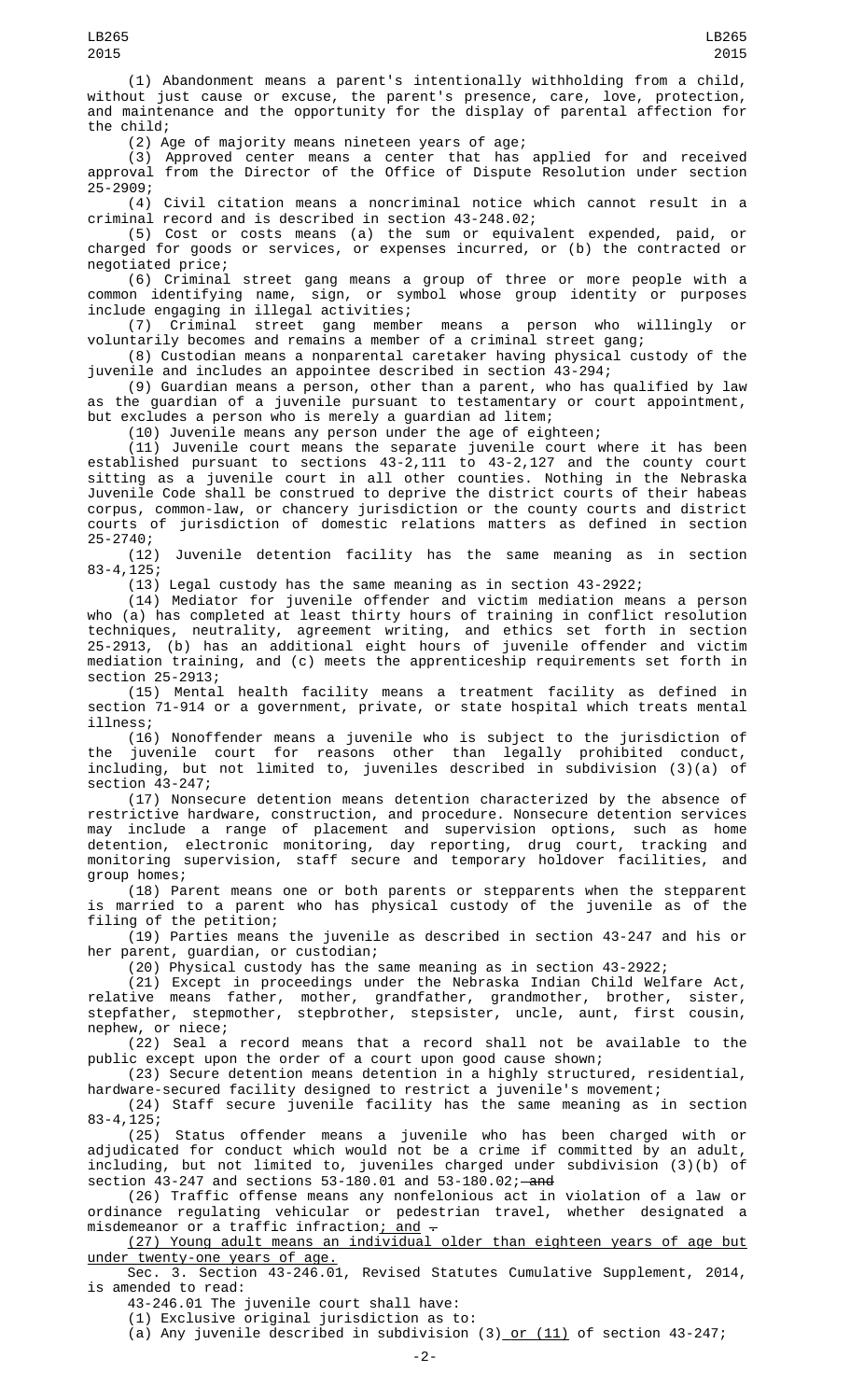(b) Any juvenile who was under sixteen years of age at the time the alleged offense was committed and the offense falls under subdivision (1) of section 43-247;

(c) A party or proceeding described in subdivision (5) or (7) of section 43-247; and

(d) Any juvenile who was under fourteen years of age at the time the alleged offense was committed and the offense falls under subdivision (2) of section 43-247;

(2) Exclusive original jurisdiction as to:

(a) Beginning January 1, 2015, any juvenile who is alleged to have committed an offense under subdivision (1) of section 43-247 and who was sixteen years of age at the time the alleged offense was committed, and beginning January 1, 2017, any juvenile who is alleged to have committed an offense under subdivision (1) of section 43-247 and who was sixteen years of age or seventeen years of age at the time the alleged offense was committed; and

(b) Any juvenile who was fourteen years of age or older at the time the alleged offense was committed and the offense falls under subdivision (2) of section 43-247 except offenses enumerated in subdivision (1)(a)(ii) of section 29-1816.

Proceedings initiated under this subdivision (2) may be transferred as provided in section 43-274; and

(3) Concurrent original jurisdiction with the county court or district court as to:

(a) Any juvenile described in subdivision (4) of section 43-247;

(b) Any proceeding under subdivision (6), (8), (9), or (10) of section 43-247; and

(c) Any juvenile described in subdivision  $(1)(a)(ii)$  of section 29-1816; and  $\overline{z}$ 

(d) Until January 1, 2017, any juvenile who is alleged to have committed an offense under subdivision (1) of section 43-247 and who was seventeen years of age at the time the alleged offense was committed.

Proceedings initiated under this subdivision (3) may be transferred as provided in section 43-274.

Sec. 4. Section 43-247, Revised Statutes Cumulative Supplement, 2014, is amended to read:

43-247 The juvenile court in each county shall have jurisdiction of:

(1) Any juvenile who has committed an act other than a traffic offense which would constitute a misdemeanor or an infraction under the laws of this state, or violation of a city or village ordinance;

(2) Any juvenile who has committed an act which would constitute a felony under the laws of this state;

(3) Any juvenile (a) who is homeless or destitute, or without proper support through no fault of his or her parent, guardian, or custodian; who is abandoned by his or her parent, guardian, or custodian; who lacks proper parental care by reason of the fault or habits of his or her parent, guardian, or custodian; whose parent, guardian, or custodian neglects or refuses to provide proper or necessary subsistence, education, or other care necessary for the health, morals, or well-being of such juvenile; whose parent, guardian, or custodian is unable to provide or neglects or refuses to provide special care made necessary by the mental condition of the juvenile; or who is in a situation or engages in an occupation, including prostitution, dangerous to life or limb or injurious to the health or morals of such juvenile, (b) who, by reason of being wayward or habitually disobedient, is uncontrolled by his or her parent, guardian, or custodian; who deports himself or herself so as to injure or endanger seriously the morals or health of himself, herself, or others; or who is habitually truant from home or school, or (c) who is mentally ill and dangerous as defined in section 71-908;

(4) Any juvenile who has committed an act which would constitute a traffic offense as defined in section 43-245;

(5) The parent, guardian, or custodian of any juvenile described in this section;

(6) The proceedings for termination of parental rights;

(7) Any juvenile who has been voluntarily relinquished, pursuant to section 43-106.01, to the Department of Health and Human Services or any child placement agency licensed by the Department of Health and Human Services;

(8) Any juvenile who was a ward of the juvenile court at the inception of his or her guardianship and whose guardianship has been disrupted or terminated;

(9) The adoption or guardianship proceedings for a child over which the juvenile court already has jurisdiction under another provision of the Nebraska Juvenile Code;

(10) The paternity or custody determination for a child over which the juvenile court already has jurisdiction;—<del>and</del>

(11) The proceedings under the Young Adult Bridge to Independence Act<u>;</u>  $and -$ 

(12) Except as provided in subdivision (11) of this section, any individual adjudged to be within the provisions of this section until the individual reaches the age of majority or the court otherwise discharges the individual from its jurisdiction.

Notwithstanding the provisions of the Nebraska Juvenile Code, the determination of jurisdiction over any Indian child as defined in section 43-1503 shall be subject to the Nebraska Indian Child Welfare Act; and the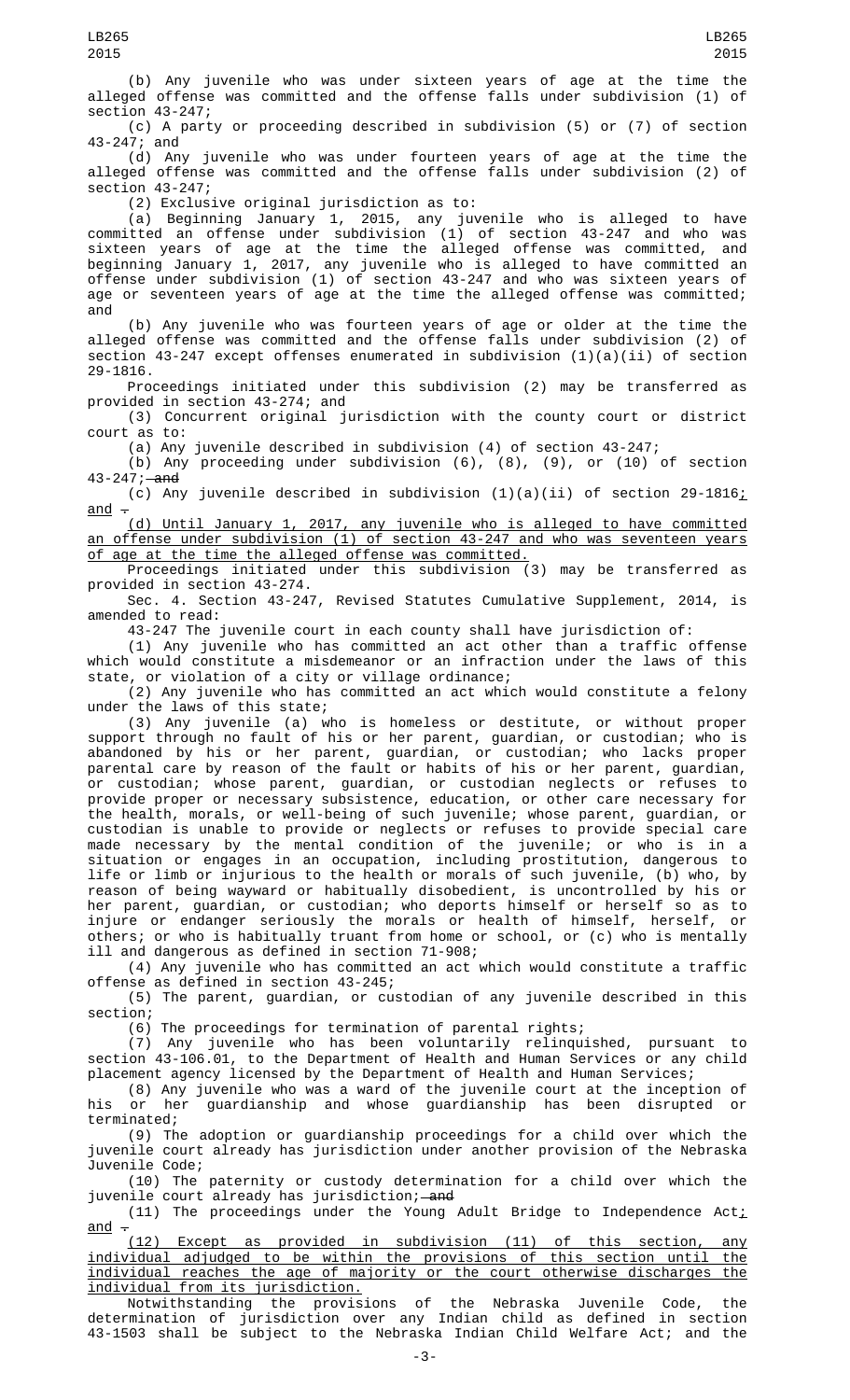district court shall have exclusive jurisdiction in proceedings brought pursuant to section 71-510.

Sec. 5. Section 43-297.01, Revised Statutes Cumulative Supplement, 2014, is amended to read:

43-297.01 (1) Following an adjudication, whenever any juvenile is placed on juvenile probation subject to the supervision of a probation officer, the Office of Probation Administration is deemed to have placement and care responsibility for the juvenile.

(2) The court shall order the initial placement and level of care for the juvenile placed on juvenile probation. Prior to determining the placement and level of care for a juvenile, the court may solicit a recommendation from the Office of Probation Administration. The status of each juvenile placed out-ofhome shall be reviewed periodically, but not less than once every six months by the court in person, by video, or telephonically. Periodic reviews shall assess the juvenile's safety and the continued necessity and appropriateness of placement, ensure case plan compliance, and monitor the juvenile's progress. The court shall determine whether an out-of-home placement made by the office is in the best interests of the juvenile. The office shall provide all interested parties with a copy of any report filed with the court by the office pursuant to this subsection.

(3) The Office of Probation Administration may transition a juvenile to a less restrictive placement or to a placement which has the same level of restriction as the current placement. In order to make a placement change under this section, the office shall file a notice of placement change with the court and shall send copies of the notice to all interested parties at least seven days before the change of placement. The court, on its own motion, or upon the filing of an objection to the change by an interested party, may order a hearing to review such a change in placement and may order that the change be stayed pending the outcome of the hearing on the objection.

(4) The Office of Probation Administration may make an immediate change in placement without court approval only if the juvenile is in a harmful or dangerous situation. Approval of the court shall be sought within twenty-four hours after making the change in placement or as soon thereafter as possible. The office shall provide all interested parties with a copy of any report filed with the court by the office pursuant to this subsection.

(5) Whenever the court places a juvenile in a foster care placement as defined in section 43-1301, the Foster Care Review Office or designated local foster care review board may participate in proceedings concerning the juvenile as provided in section 43-1313 and notice shall be given as provided in section 43-1314.

(6) Any written findings or recommendations of the Foster Care Review Office or the designated local foster care review board with regard to a juvenile in a foster care placement submitted to a court having jurisdiction over such juvenile shall be admissible in any proceeding concerning such juvenile if such findings or recommendations have been provided to all other parties of record.

 $(7, 5)$  Nothing in this section prevents the court on an ex parte basis from approving an immediate change in placement upon good cause shown.

Sec. 6. Section 43-2,108.05, Revised Statutes Cumulative Supplement, 2014, is amended to read:

43-2,108.05 (1) If the court orders the record of a juvenile sealed pursuant to section 43-2,108.04, the court shall:

(a) Order that all records, including any information or other data concerning any proceedings relating to the offense, including the arrest, taking into custody, petition, complaint, indictment, information, trial, hearing, adjudication, correctional supervision, dismissal, or other disposition or sentence, be deemed never to have occurred;

(b) Send notice of the order to seal the record (i) to the Nebraska Commission on Law Enforcement and Criminal Justice, (ii) if the record includes impoundment or prohibition to obtain a license or permit pursuant to section 43-287, to the Department of Motor Vehicles, (iii) if the juvenile whose record has been ordered sealed was a ward of the state at the time the proceeding was initiated or if the Department of Health and Human Services was a party in the proceeding, to such department, and (iv) to law enforcement agencies, county attorneys, and city attorneys referenced in the court record;

(c) Order all notified under subdivision (1)(b) of this section to seal all records pertaining to the offense;

(d) If the case was transferred from district court to juvenile court or was transferred under section 43-282, send notice of the order to seal the record to the transferring court; and

(e) Explain to the juvenile what sealing the record means verbally if the juvenile is present in the court at the time the court issues the sealing order or by written notice sent by regular mail to the juvenile's last-known address if the juvenile is not present in the court at the time the court issues the sealing order.

(2) The effect of having a record sealed under section 43-2,108.04 is that thereafter no person is allowed to release any information concerning such record, except as provided by this section. After a record is sealed, the person whose record was sealed can respond to any public inquiry as if the offense resulting in such record never occurred. A government agency and any other public office or agency shall reply to any public inquiry that no information exists regarding a sealed record. Except as provided in subsection (3) of this section, an order to seal the record applies to every government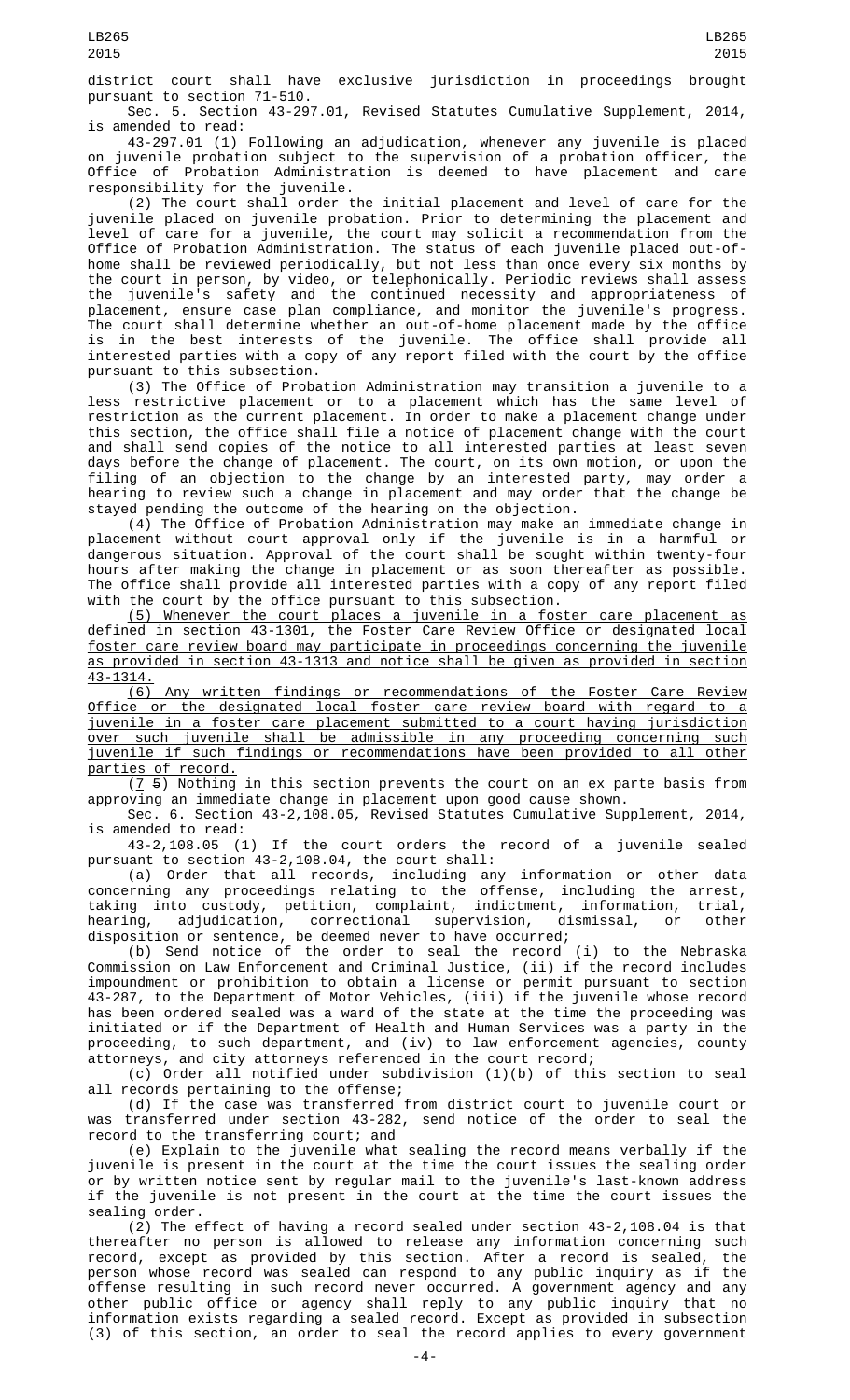agency and any other public office or agency that has a record relating to the offense, regardless of whether it receives notice of the hearing on the sealing of the record or a copy of the order. Upon the written request of a person whose record has been sealed and the presentation of a copy of such order, a government agency or any other public office or agency shall seal all records pertaining to the offense.

(3) A sealed record is accessible to law enforcement officers, county attorneys, and city attorneys in the investigation, prosecution, and sentencing of crimes, to the sentencing judge in the sentencing of criminal defendants, <u>to</u> a judge making a determination whether to transfer a case to or from juvenile court, and to any attorney representing the subject of the sealed record. Inspection of records that have been ordered sealed under section 43-2,108.04 may be made by the following persons or for the following purposes:

(a) By the court or by any person allowed to inspect such records by an order of the court for good cause shown;

(b) By the court, city attorney, or county attorney for purposes of collection of any remaining parental support or obligation balances under section 43-290;

(c) By the Nebraska Probation System for purposes of juvenile intake services, for presentence and other probation investigations, and for the direct supervision of persons placed on probation and by the Department of Correctional Services, the Office of Juvenile Services, a juvenile assessment center, a criminal detention facility, a juvenile detention facility, or a staff secure juvenile facility, for an individual committed to it, placed with it, or under its care;

(d) By the Department of Health and Human Services for purposes of juvenile intake services, the preparation of case plans and reports, the preparation of evaluations, compliance with federal reporting requirements, or the supervision and protection of persons placed with the department or for licensing or certification purposes under sections 71-1901 to 71-1906.01, the Child Care Licensing Act, or the Children's Residential Facilities and Placing Licensure Act;

(e) Upon application, by the person who is the subject of the sealed record and by persons authorized by the person who is the subject of the sealed record who are named in that application;

(f) At the request of a party in a civil action that is based on a case that has a sealed record, as needed for the civil action. The party also may copy the sealed record as needed for the civil action. The sealed record shall be used solely in the civil action and is otherwise confidential and subject to this section;

(g) By persons engaged in bona fide research, with the permission of the court, only if the research results in no disclosure of the person's identity and protects the confidentiality of the sealed record; or

(h) By a law enforcement agency if a person whose record has been sealed applies for employment with the law enforcement agency.

(4) Nothing in this section prohibits the Department of Health and Human Services from releasing information from sealed records in the performance of its duties with respect to the supervision and protection of persons served by the department.

(5) In any application for employment, bonding, license, education, or other right or privilege, any appearance as a witness, or any other public inquiry, a person cannot be questioned with respect to any offense for which the record is sealed. If an inquiry is made in violation of this subsection, the person may respond as if the offense never occurred. Applications for employment shall contain specific language that states that the applicant is not obligated to disclose a sealed record. Employers shall not ask if an applicant has had a record sealed. The Department of Labor shall develop a link on the department's web site to inform employers that employers cannot ask if an applicant had a record sealed and that an application for employment shall contain specific language that states that the applicant is not obligated to disclose a sealed record.

(6) Any person who violates this section may be held in contempt of court.

Sec. 7. Section 43-1301, Revised Statutes Cumulative Supplement, 2014, is amended to read:

43-1301 For purposes of the Foster Care Review Act, unless the context otherwise requires:

(1) Local board means a local foster care review board created pursuant to section 43-1304;

(2) Office means the Foster Care Review Office created pursuant to section 43-1302;

(3) Foster care facility means any foster family home as defined in section 71-1901, residential child-caring agency as defined in section 71-1926, public agency, private agency, or any other person or entity receiving and caring for foster children;

(4) Foster care placements means <u>(a) all types of p</u>lacements of juveniles described in sections 43-245 and section 43-247, (b) all types of placements of neglected, dependent, or delinquent children, including those made <del>directly</del> by the Department of Health and Human Services, by the court, by parents, or by third parties, <u>(c) all types of</u> <del>and</del> placements of children who have been voluntarily relinquished pursuant to section 43-106.01 to the <u>department</u> Department of Health and Human Services or any child-placing agency as defined in section 71-1926 licensed by the department, and (d) all types of placements that are considered to be a trial home visit, including those made directly by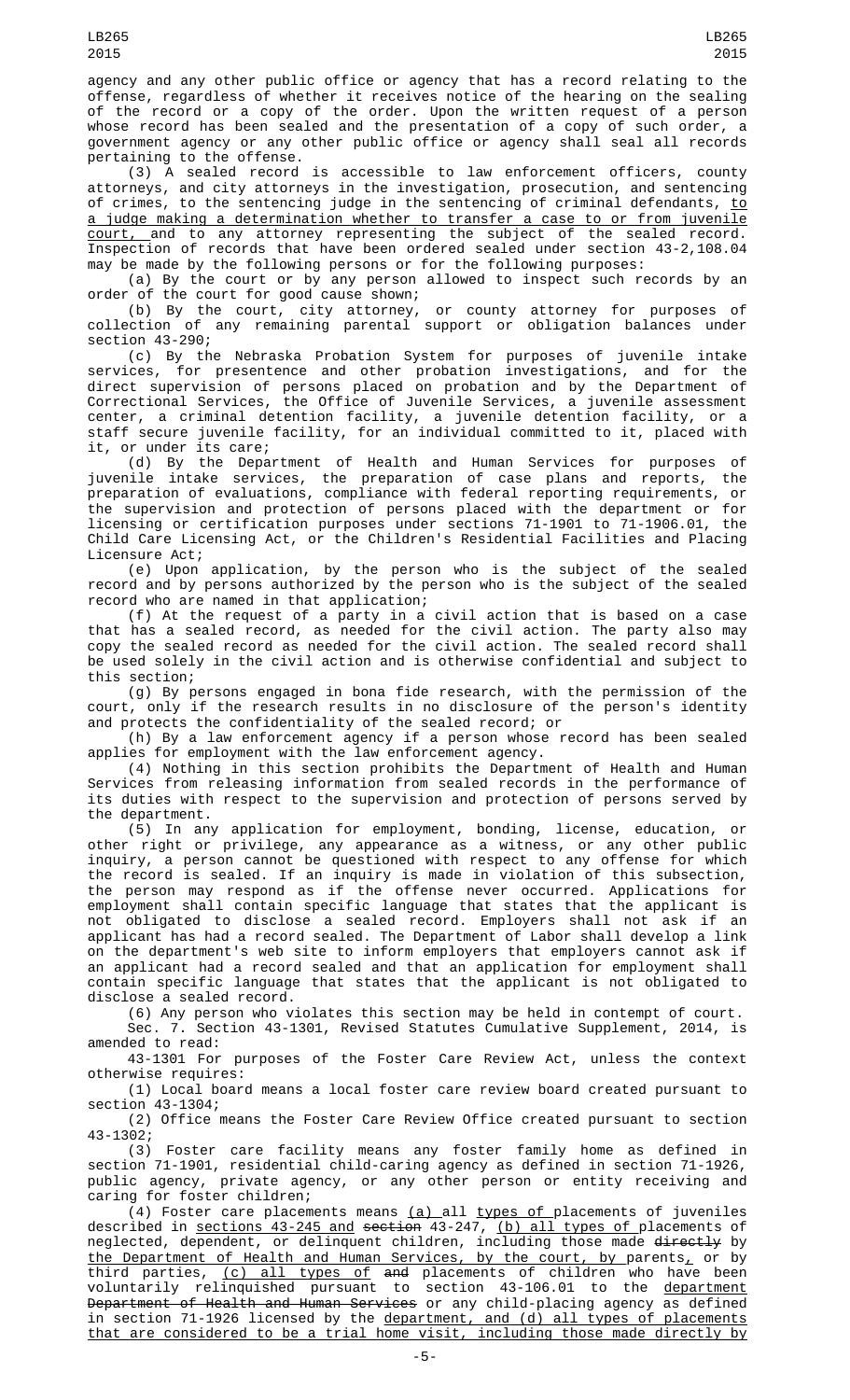## the department or office Department of Health and Human Services;

(5) Person or court in charge of the child means (a) the Department of Health and Human Services, an association, or an individual who has been made the guardian of a neglected, dependent, or delinquent child by the court and has the responsibility of the care of the child and has the authority by and with the assent of the court to place such a child in a suitable family home or institution or has been entrusted with the care of the child by a voluntary placement made by a parent or legal guardian, (b) the court which has jurisdiction over the child, or (c) the entity having jurisdiction over the child pursuant to the Nebraska Indian Child Welfare Act;

(6) Voluntary placement means the placement by a parent or legal guardian who relinquishes the possession and care of a child to a third party, individual, or agency;

(7) Family unit means the social unit consisting of the foster child and the parent or parents or any person in the relationship of a parent, including a grandparent, and any siblings with whom the foster child legally resided prior to placement in foster care, except that for purposes of potential sibling placement, the child's family unit also includes the child's siblings even if the child has not resided with such siblings prior to placement in foster care;

(8) Residential child-caring agency has the definition found in section 71-1926;

(9) Child-placing agency has the definition found in section  $71-1926$ ; and (10) Siblings means biological siblings and legal siblings, including, but

not limited to, half-siblings and stepsiblings<u>; and</u>  $\hbox{-}$ (11) Trial home visit means a placement of a court-involved juvenile who goes from a foster care placement back to his or her legal parent or parents or

guardian but remains as a ward of the state.

Sec. 8. Section 43-1302, Revised Statutes Cumulative Supplement, 2014, is amended to read:

43-1302 (1) $(a)$  The Foster Care Review Office is hereby established. The purpose of the office is to provide information and direct reporting to the courts, the Department of Health and Human Services, <u>the Office of Probation</u> Administration, and the Legislature regarding the foster care system in Nebraska; to provide oversight of the foster care system; and to make recommendations regarding foster care policy to the Legislature. The executive director of the <u>Foster Care Review Office</u> <del>office</del> shall provide information and reporting services, provide analysis of information obtained, and oversee foster care file audit case reviews and tracking of cases of children in the foster care system. The executive director of the office shall, through information analysis and with the assistance of the Foster Care Advisory Committee, (<u>a</u> ɨ) determine key issues of the foster care system and ways to resolve the issues and to otherwise improve the system and  $(\underline{b} \pm \underline{i})$  make policy recommendations.

(b) All equipment and effects of the State Foster Care Review Board on July 1, 2012, shall be transferred to the Foster Care Review Office, and all staff of the board, except the executive director and interim executive director, shall be transferred to the office. The State Foster Care Review Board shall terminate on July 1, 2012. Beginning on July 1, 2012, the data coordinator of the board, as such position existed prior to such date, shall serve as the executive director of the office until the Foster Care Advisory Committee hires an executive director as prescribed by this section. It is the intent of the Legislature that the staff of the board employed prior to July 1, 2012, shall continue to be employed by the office until such time as the executive director is hired by the committee.

(c) It is the intent of the Legislature that the funds appropriated to the State Foster Care Review Board be transferred to the Foster Care Review Office for FY2012-13.

(2)(a) The Foster Care Advisory Committee is created. The committee shall have five members appointed by the Governor. <u>Three members shall be local board</u> members, one member shall have data analysis experience, and one member shall be a resident of the state who is representative of the public at large. The members shall have no pecuniary interest in the foster care system and shall not be employed by the office, the Department of Health and Human Services, a county, a residential child-caring agency, a child-placing agency, or a court.

(b) The Governor shall appoint three members from a list of twelve local board members submitted by the Health and Human Services Committee of the Legislature, one member from a list of four persons with data analysis experience submitted by the Health and Human Services Committee of the Legislature, and one member from a list of four persons who are residents of the state and are representative of the public at large submitted by the Health and Human Services Committee of the Legislature. The Health and Human Services Committee of the Legislature shall hold a confirmation hearing for the appointees, and the appointments shall be subject to confirmation by the Legislature, except that the <del>initial members and</del> members appointed while the Legislature is not in session shall serve until the next session of the Legislature, at which time a majority of the members of the Legislature shall approve or disapprove of the appointments.

(c) The terms of the members shall be for three years, except that the Governor shall designate two of the initial appointees to serve initial terms ending on March 1, 2014, and three of the initial appointees to serve initial terms ending on March 1, 2015. The Governor shall make the initial appointments within thirty days after July 1, 2012. Members shall not serve more than two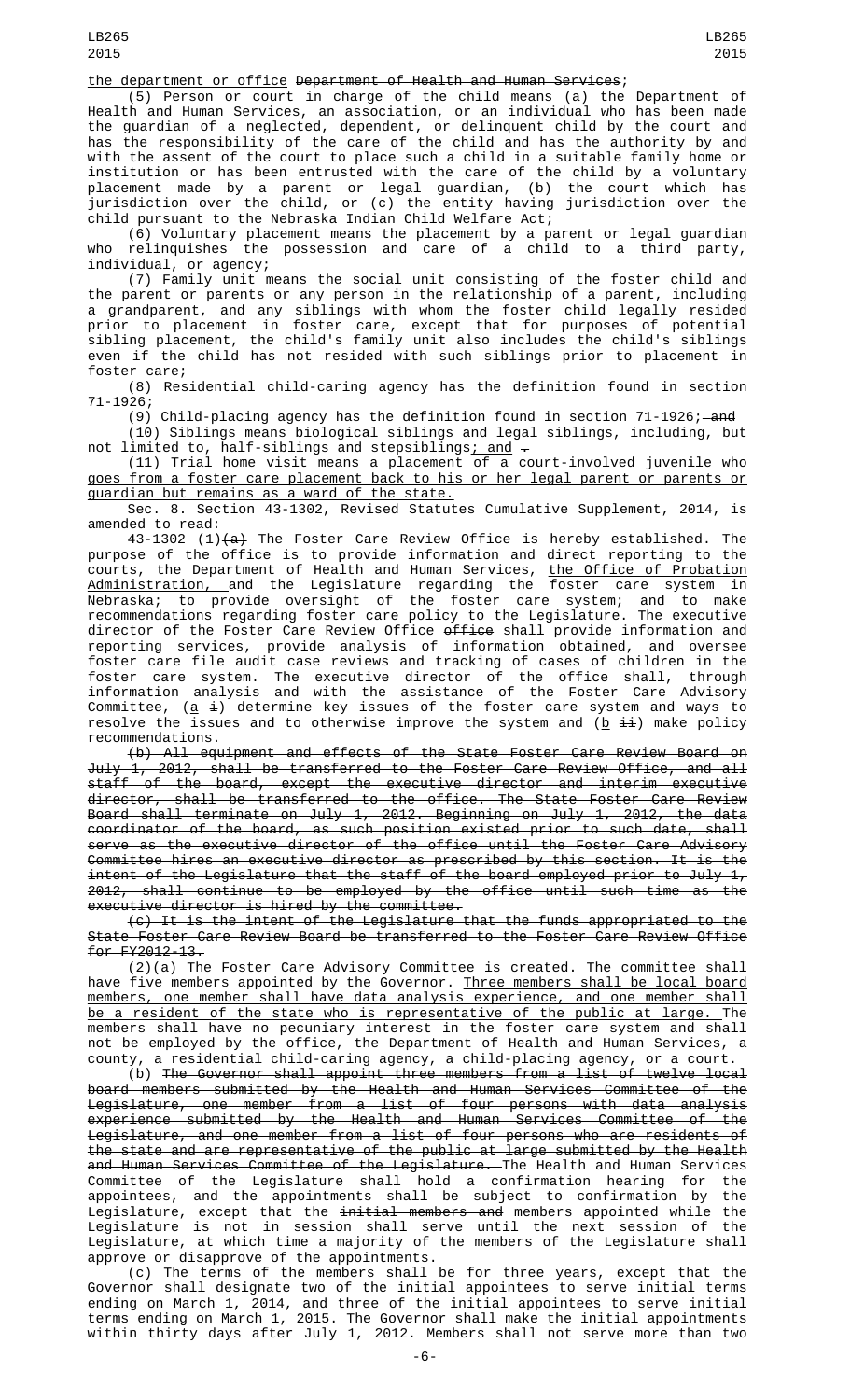consecutive terms, except that members shall serve until their successors have been appointed and qualified. The Governor shall appoint members to fill vacancies from the same category as the vacated position in the same manner as the original appointments to serve for the remainder of the unexpired term.

(d) The Foster Care Advisory Committee shall meet at least four times each calendar year. Each member shall attend at least two meetings each calendar year and shall be subject to removal for failure to attend at least two meetings unless excused by a majority of the members of the committee. Members shall be reimbursed for their actual and necessary expenses as provided in sections 81-1174 to 81-1177.

(e) The duties of the Foster Care Advisory Committee are to:

(i) Hire and fire an executive director for the office who has training and experience in foster care; and

(ii) Support and facilitate the work of the office, including the tracking of children in foster care and reviewing foster care file audit case reviews.

(3) The executive director of the office shall hire, fire, and supervise office staff and shall be responsible for the duties of the office as provided by law, including the annual report and other reporting, review, tracking, data collection and analysis, and oversight and training of local boards.

Sec. 9. Section 43-1303, Revised Statutes Cumulative Supplement, 2014, is amended to read:

43-1303 (1) The office shall maintain the statewide register of all foster care placements occurring within the state, and there shall be a weekly monthly report made to the registry of all foster care placements by the Department of Health and Human Services, any child-placing agency, or any court in a form as developed by the office in consultation with representatives of entities required to make such reports. For each child entering and leaving foster care, such <del>monthly</del> report shall consist of identifying information, placement information, and the plan or permanency plan developed by the person or court in charge of the child pursuant to section 43-1312. The department<u>, the Office</u> of Probation Administration, and every court and child-placing agency shall report any foster care placement within three working days. The report shall contain the following information:

(a) Child identification information, including name, social security number, date of birth, gender, race, and religion, and ethnicity;

(b) Identification information for parents and stepparents, including name, <del>social security number,</del> address, and status of parental rights;

(c) Placement information, including initial placement date, current placement date, and the name and address of the foster care <u>placement</u> <del>provider</del>;

(d) Court status information, including which court has jurisdiction, initial custody date, court hearing date, and results of the court hearing;

(e) Agency or other entity having custody of the child; <u>and</u>

(f) Case worker, probation officer, or person providing direct case  $managenent$  or supervision functions.  $\div$  and

(g) Permanency plan objective.

(2)(a) The <u>Foster Care Review Office</u> o<del>ffice</del> shall designate a local board to conduct foster care file audit case reviews for each case of children in foster care placement.

(b) The office may adopt and promulgate rules and regulations for the following:

(i) Establishment of training programs for local board members which shall include an initial training program and periodic inservice training programs;

(ii) Development of procedures for local boards;

(iii) Establishment of a central record-keeping facility for all local board files, including foster care file audit case reviews;

(iv) Accumulation of data and the making of annual reports on children in foster care placements. Such reports shall include, but not be limited to, (A) personal data on length of time in foster care, (B) number of placements, (C) frequency and results of foster care file audit case reviews and court review hearings, (D) number of children supervised by the foster care programs in the state annually, (E) trend data impacting foster care, services, and placements, (F) analysis of the data, and (G) recommendations for improving the foster care system in Nebraska;

(v) Accumulation of data and the making of quarterly reports regarding the children in foster care placements;

( $vi$   $\leftrightarrow$ ) To the extent not prohibited by section 43-1310, evaluation of the</u> judicial and administrative data collected on foster care and the dissemination of such data to the judiciary, public and private agencies, the department, and members of the public; and

 $(\underline{vii} \forall i)$  Manner in which the office shall determine the appropriateness of requesting a court review hearing as provided for in section 43-1313.

(3) A local board shall send a written report to the office for each foster care file audit case review conducted by the local board. A court shall send a written report to the office for each foster care review hearing conducted by the court.

(4) The office shall report and make recommendations to the Legislature, the department, the Office of Probation Administration, the courts, local boards, and county welfare offices. Such reports and recommendations shall include, but not be limited to, the annual judicial and administrative data collected on foster care pursuant to subsections (2) and (3) of this section and the annual evaluation of such data. The report and recommendations submitted to the Legislature shall be submitted electronically. In addition, the Foster Care Review Office office shall provide copies of such reports and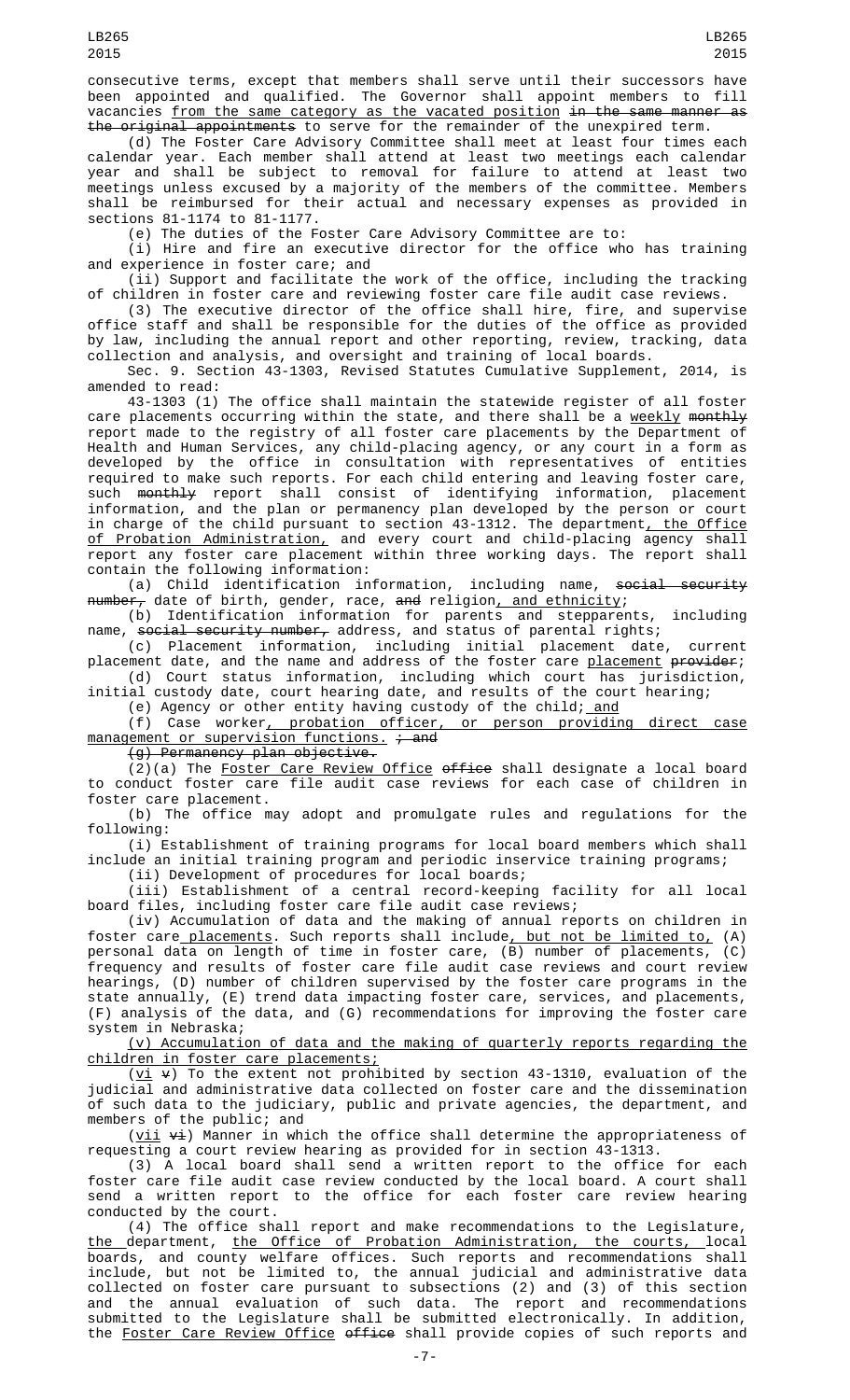LB265

placements. <del>The executive director of the office or his or her designees from</del> the office may visit and observe foster care facilities in order to ascertain whether the individual physical, psychological, and sociological needs of each foster child are being met. The executive director of the office shall also provide, at a time specified by the Health and Human Services Committee of the Legislature, regular electronic updates regarding child welfare data and information at least quarterly, and a fourth-quarter report which shall be the annual report. The executive director shall include issues, policy concerns, and problems which have come to the office and the executive director from analysis of the data. The executive director shall recommend alternatives to the identified problems and related needs of the office and the foster care system to the committee. The Health and Human Services Committee shall coordinate and prioritize data and information requests submitted to the office by members of the Legislature. The annual report of the office shall be completed by December 1 each year, beginning December 1, 2012, and shall be submitted electronically to the committee.

(5) The executive director of the office or his or her designees from the office may visit and observe foster care facilities in order to ascertain whether the individual physical, psychological, and sociological needs of each foster child are being met.

(6) At the request of any state agency, the executive director of the office or his or her designees from the office may conduct a case file review process and data analysis regarding any state ward or ward of the court whether placed in-home or out-of-home at the time of the case file review.

Sec. 10. Section 43-1304, Revised Statutes Cumulative Supplement, 2014, is amended to read:

43-1304 There shall be local foster care review boards to conduct the foster care file audit case reviews of children in foster care placement and carry out other powers and duties given to such boards under the Foster Care Review Act. Members of local boards serving on July 1, 2012, shall continue to serve the unexpired portion of their terms. The executive director of the office shall select members to serve on local boards from a list of applications submitted to the office. Each local board shall consist of not less than four and not more than ten members as determined by the executive director. The members of the local board shall reasonably represent the various social, economic, racial, and ethnic groups of the county or counties from which its members may be appointed. A person employed by the office, the Department of Health and Human Services, a residential child-caring agency, a child-placing agency, or a court shall not be appointed to a local board. A list of the members of each local board shall be sent to the department<u> and the</u> Office of Probation Administration.

Sec. 11. Section 43-1308, Revised Statutes Cumulative Supplement, 2014, is amended to read:

43-1308 (1) Except as otherwise provided in the Nebraska Indian Child Welfare Act, the designated local board shall:

(a) Conduct a foster care file audit case review at least once every six months for the case of each child in a foster care placement to determine what efforts have been made to carry out the plan or permanency plan for rehabilitation of the foster child and family unit or for permanent placement of such child pursuant to section 43-1312;

(b) Submit to the court having jurisdiction over such child for the purposes of foster care placement, within thirty days after the foster care file audit case review, its findings and recommendations regarding the efforts and progress made to carry out the plan or permanency plan established pursuant to section 43-1312 together with any other recommendations it chooses to make regarding the child. The findings and recommendations shall include whether there is a need for continued out-of-home placement, whether the current placement is safe and appropriate, the specific reasons for the findings and recommendations, including factors, opinions, and rationale considered in the foster care file audit case review, whether the grounds for termination of parental rights under section 43-292 appear to exist, and the date of the next foster care file audit case review by the designated local board;

(c) If the return of the child to his or her parents is not likely, recommend referral for adoption and termination of parental rights, guardianship, placement with a relative, or, as a last resort, another planned, permanent living arrangement; and

(d) Promote and encourage stability and continuity in foster care by discouraging unnecessary changes in the placement of foster children and by encouraging the recruitment of foster parents who may be eligible as adoptive parents.

(2) When the office or designated local board determines that the interests of a child in a foster care placement would be served thereby, the office or designated local board may request a court review hearing as provided for in section 43-1313.

(3) Due to the confidential and protected nature of child-specific and family-specific information regarding mental and behavioral health services, if such information is discussed at a local board meeting or a portion of a meeting, the portion of the meeting at which such information is discussed shall be exempt from the Open Meetings Act.

Sec. 12. Section 43-1309, Revised Statutes Cumulative Supplement, 2014, is amended to read:

43-1309 Upon the request of the office or designated local board, any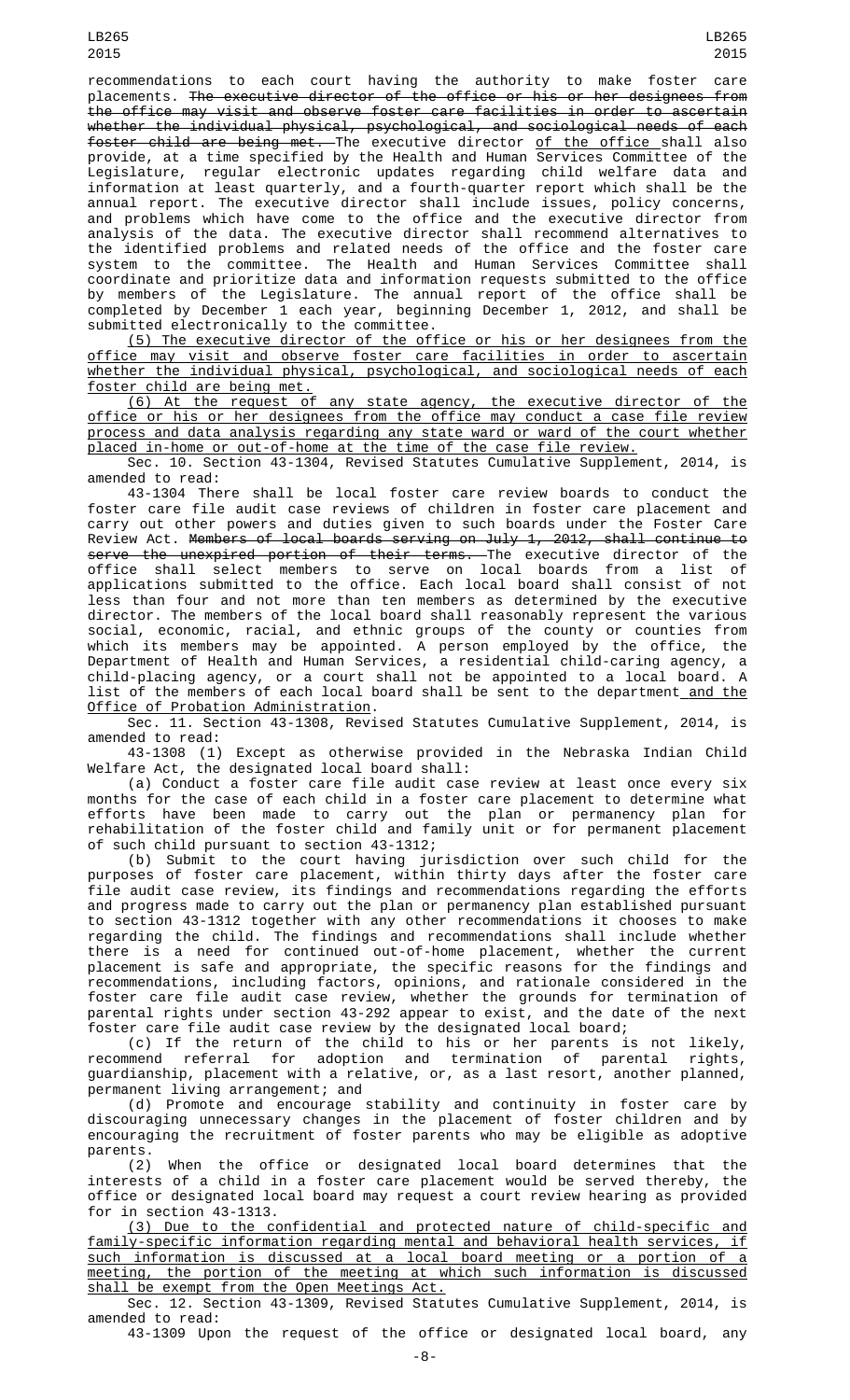records pertaining to a case assigned to such local board shall be furnished to the office or designated local board by the Department of Health and Human Services, by , or upon the request of the Department of Health and Human Services, any records pertaining to a case assigned to the department, shall be furnished to the office or designated local board or department by the agency <del>charged with the child or</del> any public official or employee of a political subdivision having relevant contact with the child<u>, or, upon court order, by</u> <u>the Office of Probation Administration</u>. Upon the request of the <u>Foster Care</u> Review Office office or designated local board, and if such information is not obtainable elsewhere, the court having jurisdiction of the foster child shall release such information to the office or designated local board as the court deems necessary to determine the physical, psychological, and sociological circumstances of such foster child.

Sec. 13. Section 43-1313, Revised Statutes Cumulative Supplement, 2014, is amended to read:

43-1313 When a child is in foster care<u> placement</u>, the court having jurisdiction over such child for the purposes of foster care placement shall review the dispositional order for such child at least once every six months. The court may reaffirm the order or direct other disposition of the child. Any review hearing by a court having jurisdiction over such child for purposes of foster care placement shall be conducted on the record as provided in sections 43-283 and 43-284, and any recommendations of the office or designated local board concerning such child shall be <u>admissible in such proceedings if such</u> recommendations have been provided to all other parties of record included in the record. The court shall review a case on the record more often than every six months and at any time following the original placement of the child if the office or local board requests a hearing in writing specifying the reasons for the review. Members of the office or local board or its designated representative may attend and be heard at any hearing conducted under this section and may participate through counsel at the hearing with the right to call and cross-examine witnesses and present arguments to the court.

Sec. 14. (1) An Out-of-Home Data Pilot Project is created. The purpose of the project is to demonstrate, under the supervision of the Out-of-Home Data Pilot Project Advisory Group, how an existing state agency data system or systems currently used to account for children and juveniles in out-of-home placement could serve as a foundation for an independent, external oversight data warehouse. The pilot project shall be administered by the Foster Care Review Office and shall terminate on January 1, 2017.

(2) The Out-of-Home Data Pilot Project Advisory Group is created. The group shall include the Inspector General of Nebraska Child Welfare or his or her designee, the State Court Administrator or his or her designee, the probation administrator of the Office of Probation Administration or his or her designee, the executive director of the Nebraska Commission on Law Enforcement and Criminal Justice or his or her designee, the Commissioner of Education or his or her designee, the executive director of the Foster Care Review Office or his or her designee, a representative of the University of Nebraska at Omaha, Juvenile Justice Institute, the Chief Information Officer of the office of Chief Information Officer or his or her designee, and one representative each from the Division of Children and Family Services of the Department of Health and Human Services, the Division of Developmental Disabilities of the Department of Health and Human Services, the Division of Behavioral Health of the Department of Health and Human Services, and the Division of Medicaid and Long-Term Care of the Department of Health and Human Services.

(3) The purposes of the Out-of-Home Data Pilot Project Advisory Group are to oversee the Out-of-Home Data Pilot Project and to consider whether an independent, external oversight data warehouse could be created by building on an existing state agency data system or systems currently used to account for children and juveniles in out-of-home placement. The group shall consider the features and capabilities of existing state agency data systems that include: Information on children and juveniles in out-of-home placement; where an independent, external oversight data warehouse might be located within state government for administrative purposes; possible costs associated with establishing and operating an independent, external oversight data warehouse; challenges of data collection; barriers to data sharing; protection of confidential information; restrictions on access to confidential information; and other issues pertinent to the group's purpose. The group shall submit a report electronically to the Legislature, the Governor, and the Supreme Court by December 15, 2015.

(4) For purposes of this section, an independent, external oversight data warehouse means a data system which allows data analysis to: (a) Account for children and juveniles in out-of-home placement regardless of whether they entered out-of-home placement through the Department of Health and Human Services or through court involvement; (b) determine whether out-of-home placement outcomes for children and juveniles meet policy goals for children and juveniles in out-of-home placement; (c) determine whether children are better off as a result of out-of-home placement; (d) identify indicators for successful outcomes of out-of-home placement; and (e) project future needs for children and juveniles in out-of-home placement.

Sec. 15. Section 43-1318, Revised Statutes Cumulative Supplement, 2014, is amended to read:

43-1318 Sections 43-1301 to 43-1321 and section 14 of this act shall be known and may be cited as the Foster Care Review Act.

Sec. 16. Section 43-2404.02, Revised Statutes Cumulative Supplement, 2014,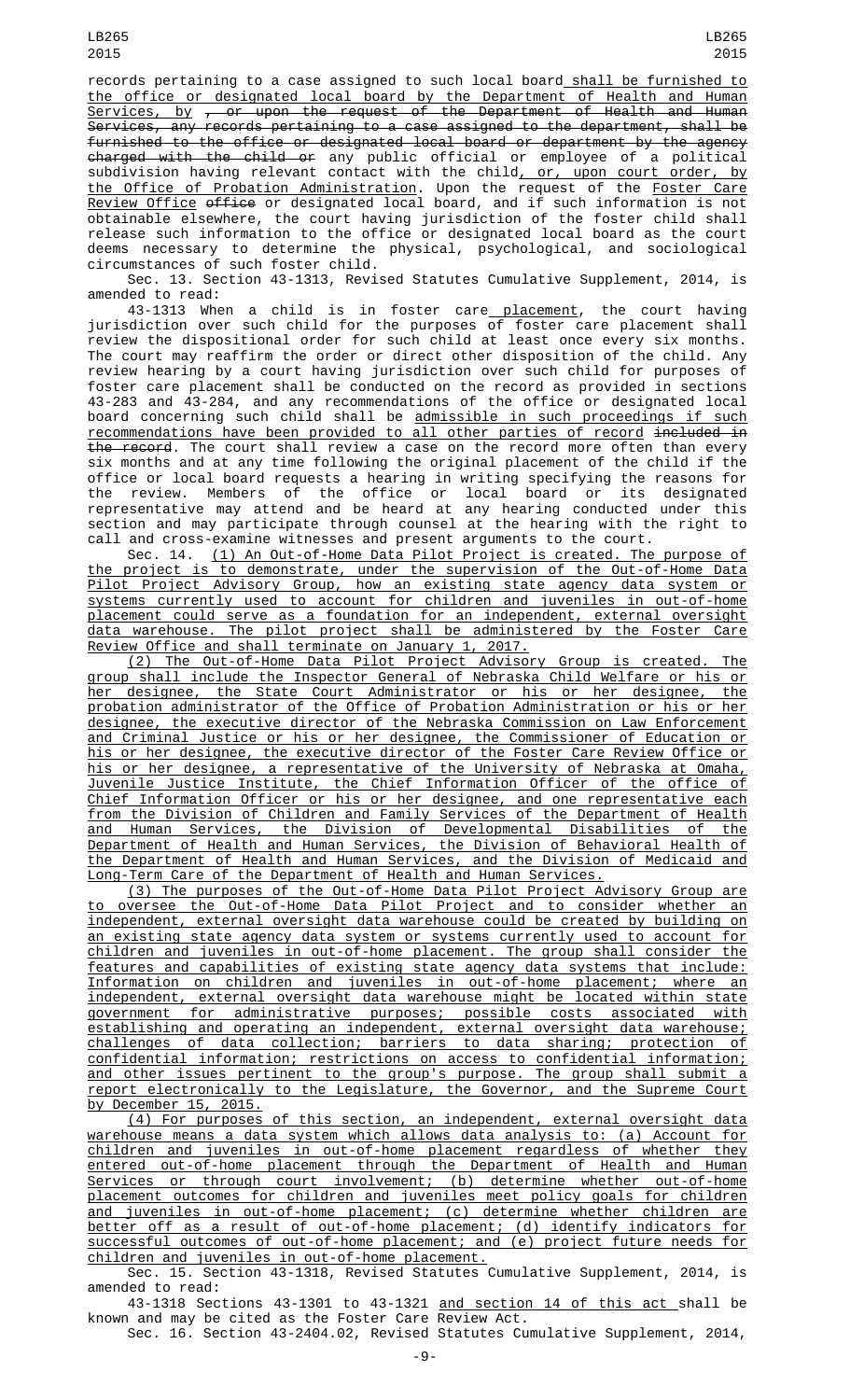43-2404.02 (1) There is created a separate and distinct budgetary program within the commission to be known as the Community-based Juvenile Services Aid Program. Funding acquired from participation in the federal act, state General Funds, and funding acquired from other sources which may be used for purposes consistent with the Juvenile Services Act and the federal act shall be used to aid in the establishment and provision of community-based services for juveniles who come in contact with the juvenile justice system.

(2)(a) Ten percent of the annual General Fund appropriation to the Community-based Juvenile Services Aid Program, excluding administrative budget funds, shall be set aside for the development of a common data set and evaluation of the effectiveness of the Community-based Juvenile Services Aid Program. The intent in creating this common data set is to allow for evaluation of the use of the funds and the effectiveness of the programs or outcomes in the Community-based Juvenile Services Aid Program.

(b) The common data set shall be developed and maintained by the commission and shall serve as a primary data collection site for any intervention funded by the Community-based Juvenile Services Aid Program designed to serve juveniles and deter involvement in the formal juvenile justice system. The commission shall work with agencies and programs to enhance existing data sets. To ensure that the data set permits evaluation of recidivism and other measures, the commission shall work with the Office of Probation Administration, juvenile diversion programs, law enforcement, the courts, and others to compile data that demonstrates whether a youth has moved deeper into the juvenile justice system. The University of Nebraska at Omaha, Juvenile Justice Institute, shall assist with the development of common definitions, variables, and training required for data collection and reporting into the common data set by juvenile justice programs. The common data set maintained by the commission shall be provided to the University of Nebraska at<br>Omaha, Juvenile Justice Institute, to assess the effectiveness of the Juvenile Justice Institute, to assess the effectiveness of the Community-based Juvenile Services Aid Program.

(c) Providing the commission access to records and information for, as well as the commission granting access to records and information from, the common data set is not a violation of confidentiality provisions under any law, rule, or regulation if done in good faith for purposes of evaluation. Records and documents, regardless of physical form, that are obtained or produced or presented to the commission for the common data set are not public records for purposes of sections 84-712 to 84-712.09.

(d) The ten percent of the annual General Fund appropriation to the Community-based Juvenile Services Aid Program, excluding administrative budget funds, shall be appropriated as follows: In fiscal year 2015-16, seven percent shall go to the commission for development of the common data set and three percent shall go to the University of Nebraska at Omaha, Juvenile Justice Institute, for evaluation. In fiscal year 2016-17, six percent shall go to the commission for development and maintenance of the common data set and four percent shall go to the University of Nebraska at Omaha, Juvenile Justice Institute, for evaluation. Every fiscal year thereafter, beginning in fiscal year 2017-18, five percent shall go to the commission for development and maintenance of the common data set and five percent shall go to the University of Nebraska at Omaha, Juvenile Justice Institute, for evaluation.

(<u>e</u> 2) The <u>remaining funds in the a</u>nnual General Fund appropriation to the Community-based Juvenile Services Aid Program shall be apportioned as aid in accordance with a formula established in rules and regulations adopted and promulgated by the commission. The formula shall be based on the total number of residents per county and federally recognized or state-recognized Indian tribe who are twelve years of age through eighteen years of age and other relevant factors as determined by the commission. The commission may require a local match of up to forty percent from the county, multiple counties, federally recognized or state-recognized Indian tribe or tribes, or any combination of the three which is receiving aid under such program. Any local expenditures for community-based programs for juveniles may be applied toward such match requirement.

(3)(a) In distributing funds provided under the Community-based Juvenile Services Aid Program, aid recipients shall prioritize programs and services that will divert juveniles from the juvenile justice system, reduce the population of juveniles in juvenile detention and secure confinement, and assist in transitioning juveniles from out-of-home placements.

(b) Funds received under the Community-based Juvenile Services Aid Program shall be used exclusively to assist the aid recipient in the implementation and operation of programs or the provision of services identified in the aid recipient's comprehensive juvenile services plan, including programs for local planning and service coordination; screening, assessment, and evaluation; diversion; alternatives to detention; family support services; treatment services; truancy prevention and intervention programs; pilot projects approved by the commission; payment of transportation costs to and from placements, evaluations, or services; personnel when the personnel are aligned with evidence-based treatment principles, programs, or practices; contracting with other state agencies or private organizations that provide evidence-based treatment or programs; preexisting programs that are aligned with evidencebased practices or best practices; and other services that will positively impact juveniles and families in the juvenile justice system.

(c) Funds received under the Community-based Juvenile Services Aid Program shall not be used for the following: Construction of secure detention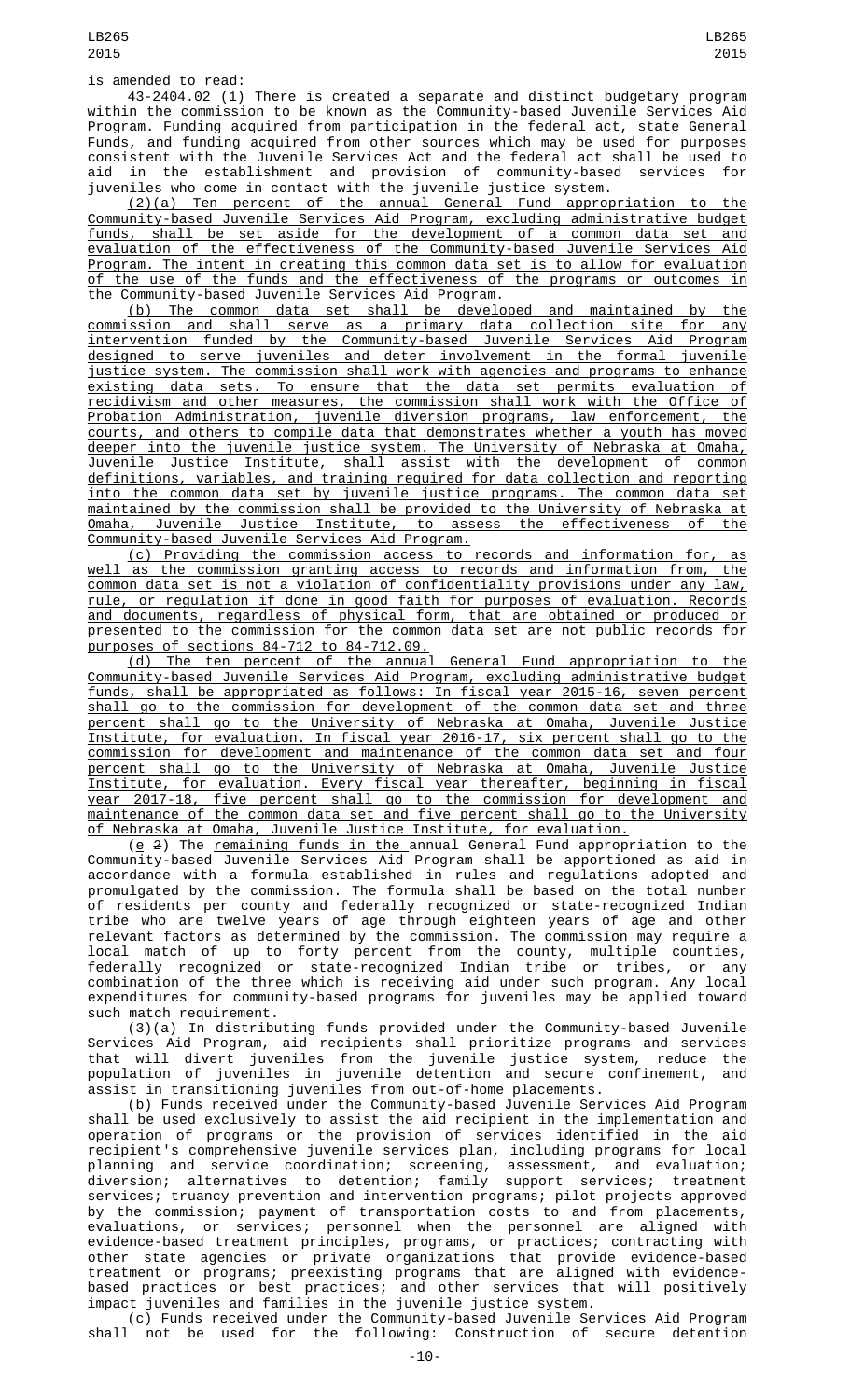facilities, secure youth treatment facilities, or secure youth confinement facilities; capital construction or the lease or acquisition of facilities; programs, services, treatments, evaluations, or other preadjudication services that are not based on or grounded in evidence-based practices, principles, and research, except that the commission may approve pilot projects that authorize the use of such aid; or office equipment, office supplies, or office space.

(d) Any aid not distributed to counties under this subsection shall be retained by the commission to be distributed on a competitive basis under the Community-based Juvenile Services Aid Program for a county, multiple counties, federally recognized or state-recognized Indian tribe or tribes, or any combination of the three demonstrating additional need in the funding areas identified in this subsection.

(e) If a county, multiple counties, or a federally recognized or staterecognized Indian tribe or tribes is denied aid under this section or receives no aid under this section, the entity may request an appeal pursuant to the appeal process in rules and regulations adopted and promulgated by the commission. The commission shall establish appeal and hearing procedures by December 15, 2014. The commission shall make appeal and hearing procedures available on its web site.

 $(4)(a)$  Any recipient of aid under the Community-based Juvenile Services Aid Program shall electronically file an annual report as required by rules and regulations adopted and promulgated by the commission. Any program funded through the Community-based Juvenile Services Aid Program that served juveniles shall report data on the individual youth served. Any program that is not directly serving youth shall include program-level data. In either case, data collected shall include, but not be limited to, the following: The The report shall include, but not be limited to, the type of juvenile service, how the service met the goals of the comprehensive juvenile services plan, demographic information on the <del>total number of</del> juveniles served, program <u>outcomes</u> <del>success</del> rates, the total number of juveniles served, and the number of juveniles who completed the program or intervention sent to secure juvenile detention or residential treatment and secure confinement, and a listing of the expenditures for detention, residential treatment, and nonresidential treatment.

(b) Any recipient of aid under the Community-based Juvenile Services Aid Program shall be assisted by the University of Nebraska at Omaha, Juvenile Justice Institute, in reporting in the common data set, as set forth in the rules and regulations adopted and promulgated by the commission. Communitybased aid utilization and evaluation data shall be stored and maintained by the commission.

(c) Evaluation of the use of funds and the evidence of the effectiveness of the programs shall be completed by the University of Nebraska at Omaha, Juvenile Justice Institute, specifically:

(i) The varying rates of recidivism, as defined by rules and regulations adopted and promulgated by the commission, and other measures for juveniles participating in community-based programs; and

(ii) Whether juveniles are sent to staff secure or secure juvenile detention after participating in a program funded by the Community-based Juvenile Services Aid Program.

(5) The commission shall report annually to the Governor and the Legislature on the distribution and use of funds for aid appropriated under the Community-based Juvenile Services Aid Program. The report shall include, but not be limited to, an aggregate report of the use of the Community-based Juvenile Services Aid Program funds, including the types of juvenile services and programs that were funded, demographic information on the total number of juveniles served, program success rates, the total number of juveniles sent to secure juvenile detention or residential treatment and secure confinement, and a listing of the expenditures of all counties and federally recognized or state-recognized Indian tribes for detention, residential treatment, and secure confinement. The report submitted to the Legislature shall be submitted electronically.

(6) The commission shall adopt and promulgate rules and regulations for the Community-based Juvenile Services Aid Program in consultation with the Director of the Community-based Juvenile Services Aid Program, the Director of Juvenile Diversion Programs, the Office of Probation Administration, the Nebraska Association of County Officials, and the University of Nebraska at Omaha, Juvenile Justice Institute. The rules and regulations shall include, but not be limited to:

(a) The required elements of a comprehensive juvenile services plan and planning process;

(b) The Community-based Juvenile Services Aid Program formula, review process, match requirements, and fund distribution. The distribution process shall ensure a conflict of interest policy;

(c) A distribution process for funds retained under subsection (3) of this section;

(d) A plan for evaluating the effectiveness of plans and programs receiving funding;

(e) A reporting process for aid recipients;—a<del>nd</del>

(f) A reporting process for the commission to the Governor and Legislature. The report shall be made electronically to the Governor and the Legislature; and  $-$ 

(g) Requirements regarding the use of the common data set.

Sec. 17. Sections 1, 2, 3, 4, 5, 6, 7, 8, 9, 10, 11, 12, 13, 16, and 19 of this act become operative three calendar months after the adjournment of

LB265